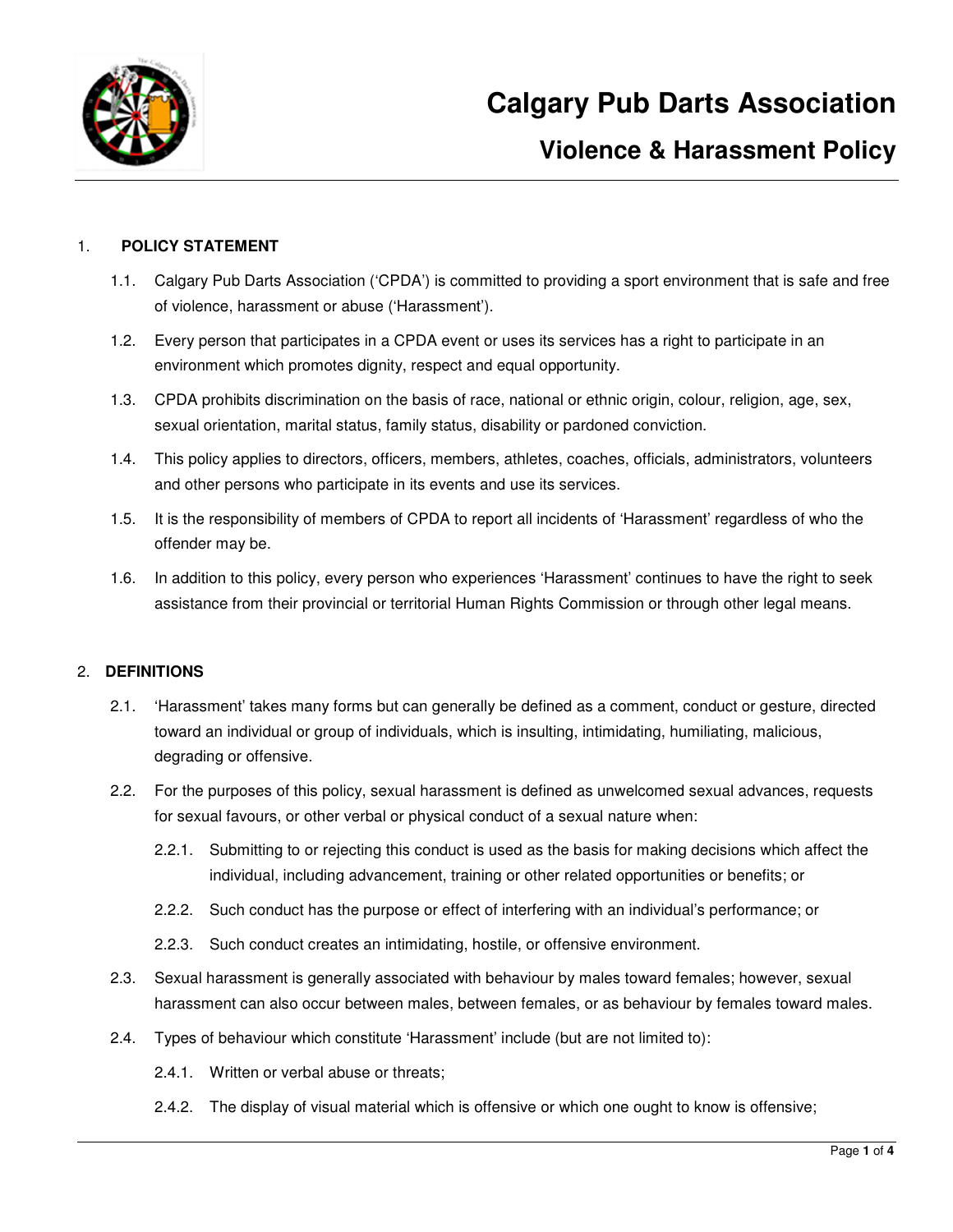

# **Violence & Harassment Policy**

- 2.4.3. Unwelcome remarks, jokes, comments, innuendo, or taunting about a person's looks, body, attire, age, race, religion, sex, or sexual orientation;
- 2.4.4. Leering and other suggestive or obscene gestures;
- 2.4.5. Condescending, paternalistic, or patronizing behaviour which undermines self-esteem, diminishes performance, or adversely affects working conditions;
- 2.4.6. Practical jokes which cause awkwardness or embarrassment, endanger a person's safety, or negatively affect performance;
- 2.4.7. Unwanted physical contact including touching, petting, pinching or kissing;
- 2.4.8. Unwelcome sexual flirtations, advances, requests, or invitations; or
- 2.4.9. Physical or sexual assault.
- 2.5. For the purposes of this policy, retaliation against an individual
	- 2.5.1. For having filed a complaint under this policy; or
	- 2.5.2. For having participated in any investigation; or
	- 2.5.3. For having been associated with a person who filed a complaint or participated in any procedure under this policy will be treated as harassment, and will not be tolerated.

### 3. **RESPONSIBILITY**

- 3.1. The CPDA Executive Committee is responsible for the implementation of this policy. They shall take steps to:
	- 3.1.1. Discourage and prevent 'Harassment' within its sports environment;
	- 3.1.2. Investigate formal complaints of 'Harassment' in a sensitive, responsible and timely manner;
	- 3.1.3. Imposing appropriate disciplinary or corrective measures when a complaint of 'Harassment' has been substantiated, regardless of the position or authority of the offender;
	- 3.1.4. Provide advice to persons who experience 'Harassment';
	- 3.1.5. Do all in their power to support and assist anyone involved in CPDA events who experiences 'Harassment';
	- 3.1.6. Make prospective members of CPDA aware of this policy (via the newsletters and their website), and provide suggestions to minimize or prevent this behaviour in the sport of darts;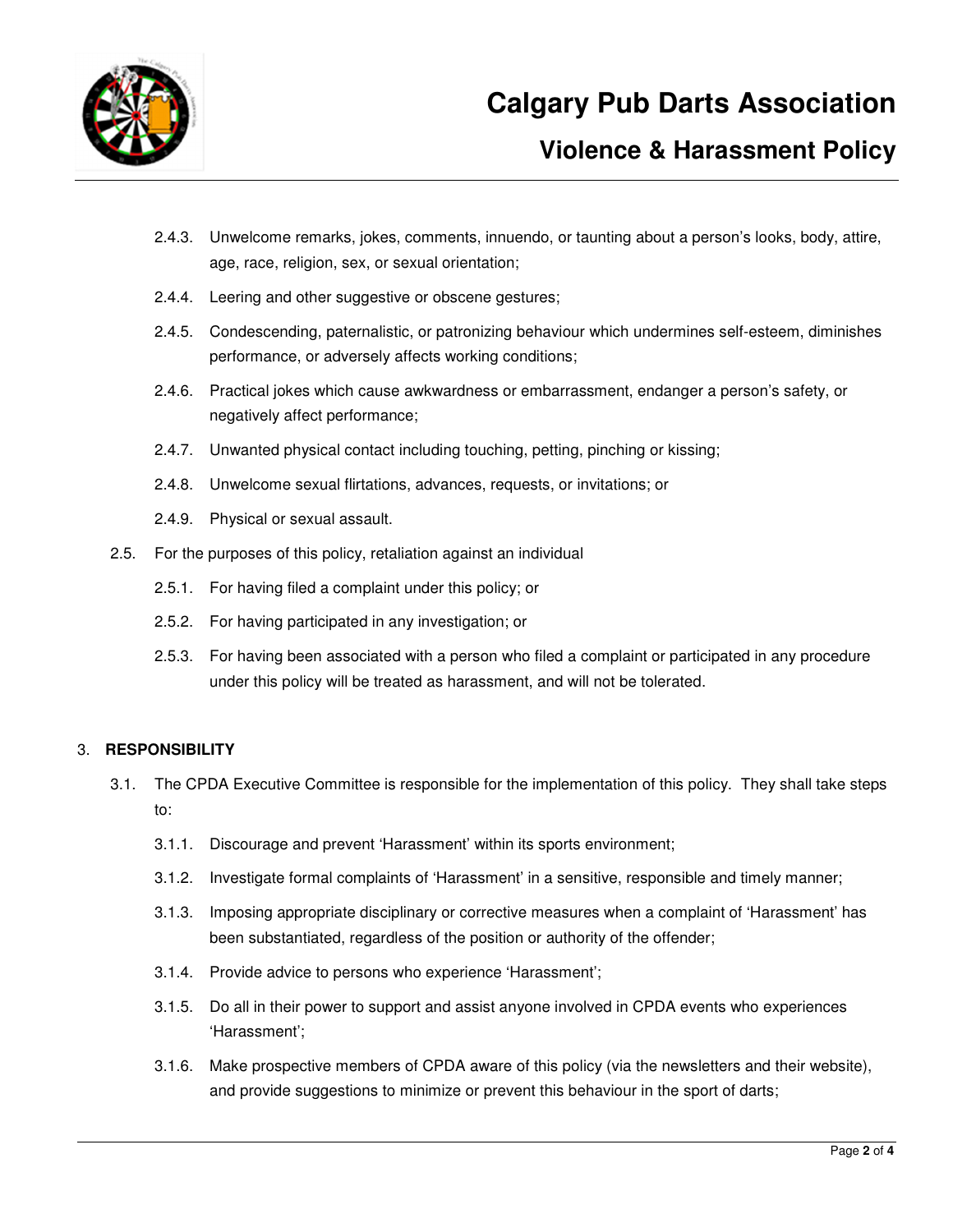

## **Violence & Harassment Policy**

- 3.1.7. Inform both complainants and respondents of the procedures contained in this policy and of their rights under the Law;
- 3.1.8. Ensure that a complaint is conducted in accordance with all other CPDA policies, including the Privacy and Personal Information Protection Policy and the Disciplinary Proceedings Policy.
- 3.2. Members of CPDA, particularly Coaches and Officials, have a responsibility to play a part in ensuring that the sport environment is free from 'Harassment'. This means not engaging in, allowing, condoning, or ignoring behaviour contrary to this policy. In addition, any member of CPDA who believes that a fellow member has experienced or is experiencing 'Harassment' is encouraged to notify CPDA.

## 4. **DISCIPLINARY ACTION**

4.1. Members of CPDA, against whom a complaint of 'Harassment' is substantiated, may be subject to disciplinary action, in accordance with the CPDA Disciplinary Proceedings Policy.

## 5. **CONFIDENTIALITY**

- 5.1. CPDA understands that it is extremely difficult to come forward with a complaint of 'Harassment' and also that it is devastating to be wrongly convicted of 'Harassment'. CPDA recognizes the interests of both the complainant and respondent in keeping the matter confidential.
- 5.2. The CPDA Executive shall not disclose the name of the complainant, the circumstances giving rise to a complaint, or the name of the respondent unless such a disclosure is required for a disciplinary proceeding.

### 6. **COMPLAINT PROCEDURE**

- 6.1. A person who experiences 'Harassment' is encouraged to make it known to the harasser that the behaviour is unwelcome, offensive, and contrary to this policy;
- 6.2. If confronting the harasser is not possible, or if after confronting the harasser the behaviour continues, the complainant should seek the advice from a CPDA Executive Officer.
- 6.3. The CPDA Executive Officer shall inform the complainant of;
	- 6.3.1. The right to lay a formal written complaint under this policy when an informal resolution is inappropriate or not feasible;
	- 6.3.2. The confidentiality provisions of this policy;